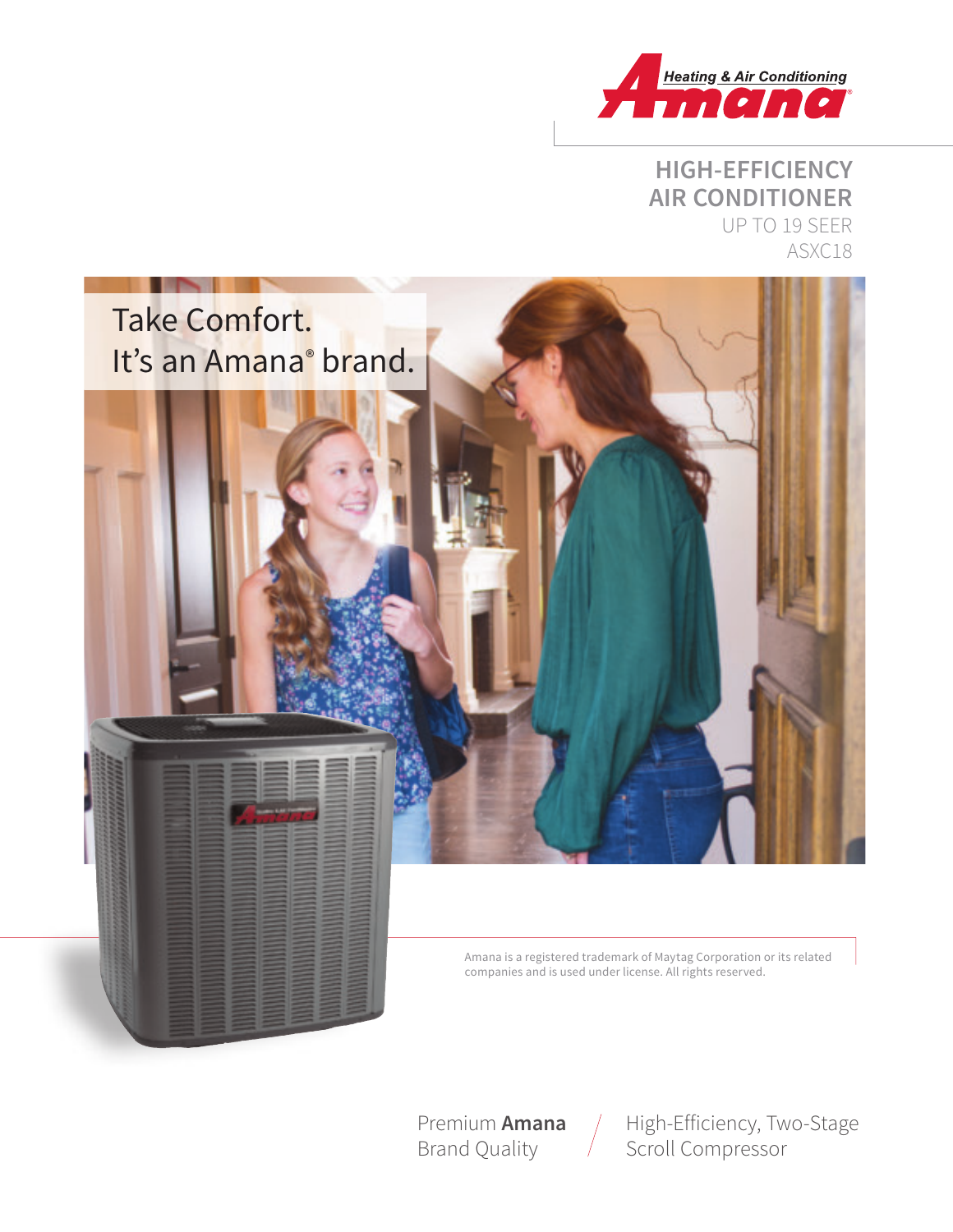**HIGH-EFFICIENCY AIR CONDITIONER**

ASXC18 | UP TO 19 SEER



**ComfortBridge™ Technology Compatible**

When your new air conditioner is paired with an **Amana** brand gas furnace with **ComfortBridge** technology, performance data from the spilt system is gathered and used to make automatic adjustments that may help reduce the amount of energy used to cool your home.

Always in pursuit of innovative ideas, our engineers have designed **ComfortBridge** technology to help your entire HVAC system cost-effectively operate at peak performance — providing consistent energyefficient home comfort.**ComfortBridge**technology works with any single-stage thermostat to help create customized indoor comfort specifically for you and your family.



#### **Quiet Performance**

You can be assured that your **Amana** brand air conditioner will provide you with quiet operation. To minimize operating sounds, we've acoustically engineered our systems with enhancements that include a compressor sound-reduction cover made of high-density foam and a specially designed sound-control top.



#### **Energy Efficiency**

Energy efficiency equates to cost savings. Your **Amana** brand ASXC18 Air Conditioner offers up to 19 SEER energy-efficiency performance. "SEER" stands for Seasonal Energy Efficiency Ratio, a measure used by the U.S. Department of Energy to rate the cooling efficiency of air conditioners and heat pumps. The higher the SEER, the greater the efficiency—and the lower the operating cost. Compared to lower SEER units found in many homes, an**Amana** brand ASXC18 Air Conditioner can provide significant savings on your electric bill.

## Distinguishing features: **How the Amana** brand makes your decision easier

The purchase of an indoor comfort system is not one to be taken lightly. However, it's one you can make with an air of confidence when you consider all that distinguishes the venerable **Amana** brand.

#### Comforting craftsmanship

Innovative engineering, world-class manufacturing processes and the relentless drive to ensure each unit lives up to our uncompromising standards—these attributes define the **Amana** brand and result in the premium performance homeowners have come to expect from an American legend. Assembled in Texas facilites, **Amana** brand air conditioners are built to last and last and last.

Confidence-inspiring compressor With **Amana** brand air conditioners, your comfort and savings start with a high-efficiency Copeland<sup>®</sup> scroll compressor designed to provide years of reliable cooling comfort. Featuring the latest compression technology, overload protection and efficient design, the scroll compressor is complemented by our durable,

high-efficiency condensing coil, which is made with corrugated aluminum fins and refrigeration-grade copper tubing.

### The security of the *Amana* brand's amazing limited warranties\*

To truly seal the deal, **Amana** brand indoor comfort systems are backed by outstanding limited warranties\*. The majority of our HVAC products are covered by a Lifetime Unit Replacement Limited Warranty\*, while all **Amana** brand products feature a 10-Year Parts Limited Warranty\*. Together these warranties combine to offer homeowners a level of purchase protection that's the stuff of legend.

### **LIMITED WARRANTY\* PROTECTION**



\* Complete warranty details available from your local dealer or www.amana-hac.com. To receive the Lifetime Unit Replacement Limited Warranty (good for as long as you own your home) and 10-Year Parts Limited Warranty, online registration must be completed within 60 days of installation. Online registration is not required in California or Quebec.

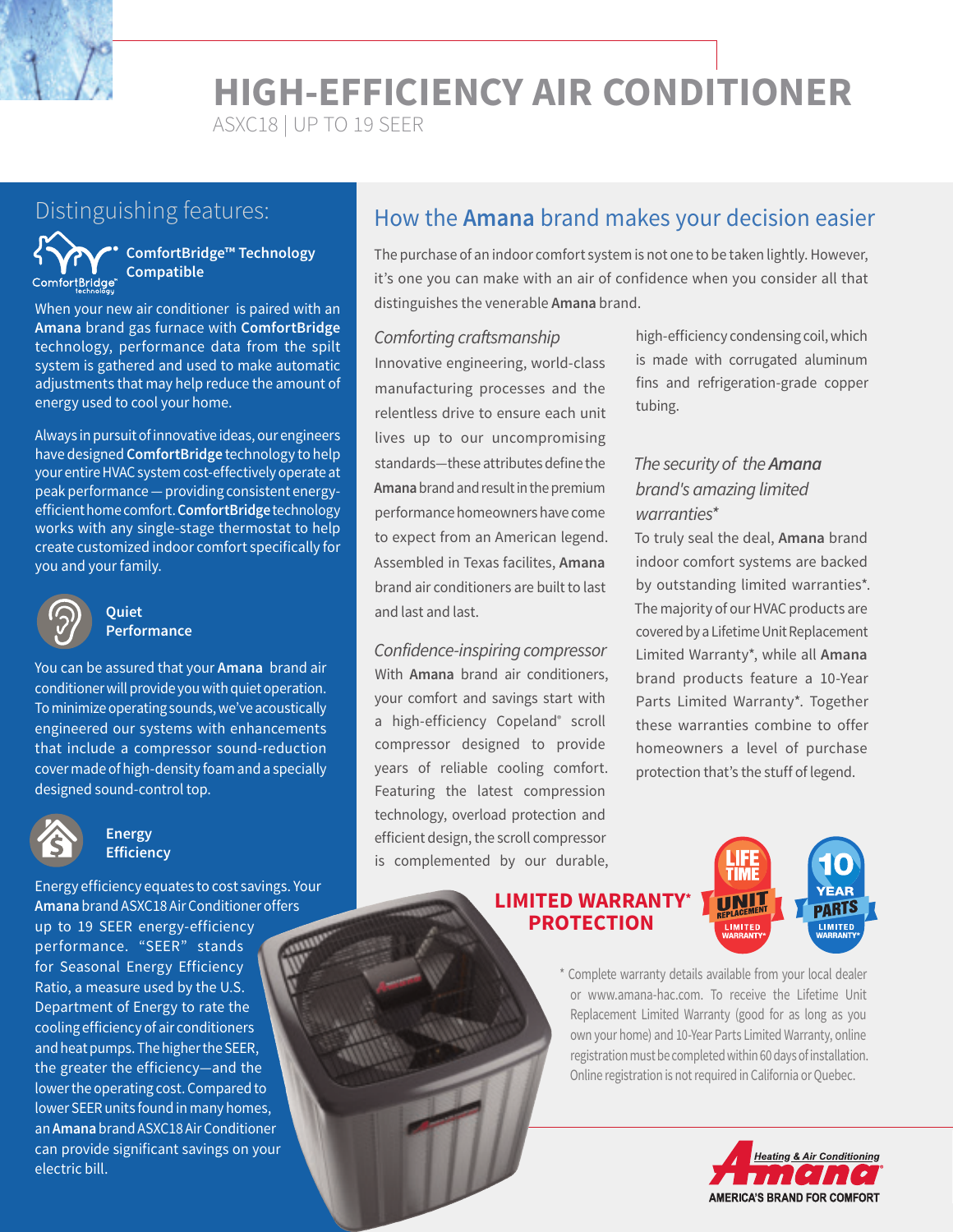

### The **Amana** brand ASXC18 High-Efficiency Air Conditioner advantages:

- ComfortBridge Technology Compatible Continuously monitors system performance for customized indoor comfort.
- LHigh-Efficient, Two-Stage Scroll Compressor Designed to provide years of reliable cooling comfort, it provides up to 19 SEER cooling performance for lower energy bills compared to lower SEER, single-stage compressors.
- High-Efficiency Two-Speed ECM Condenser Fan Motor – With advanced fan design, it provides dependable, quiet airflow across the condensing coil.
- LCopeland® ComfortAlert™ Diagnostics Advanced diagnostics constantly monitor your air conditioner system, reducing failures and pinpointing trouble spots for a fast fix.
- Efficient Cooling Capacity Five millimeter, refrigerationgrade premium copper tubing and aluminum fin condenser coil configuration deliver outstanding heat transfer properties with R-410A refrigerant.
- $\bullet$  Factory-Installed Inline Filter Drier Protects the refrigerant system from dirt and moisture for longer service life compared to a unit without a filter drier.
- $\bullet$  Quiet Operation Acoustically engineered, high-density sound control blanket helps to reduce noise levels compared to units without sound blankets for years of quiet comfort.
- L Heavy-Gauge Galvanized Steel Enclosure with Sound-Control Top – With advanced fan design, it provides dependable, quiet airflow across the condensing coil.

**EXTENDED SERVICE PLANS AVAILABLE** For even greater peace of mind, ask your dealer or visit our website at www.amana-hac.com for more details about Asure℠, an affordable Parts and/or Labor Extended Service

Plan for your entire **Amana** brand HVAC system.

### A legacy of comfort

The impeccable reputation of an American original

**Amana** brand heating and cooling systems are a part of the enduring legacy of one of America's most recognized and respected brands. Originating eight decades ago in Amana, Iowa, the brand is synonymous with long-lasting, premium quality products — from home appliances to heating and air conditioning equipment. Chances are, you and generations before you have enjoyed the dependable performance and longevity the **Amana** brand continues to deliver.







Proper sizing and installation of equipment is critical to achieve optimal performance. Split system air conditioners and heat pumps must be matched with appropriate coil components to meet **ENERGY STAR**® criteria. Ask your contractor for details or visit

www.energystar.gov.



### www.amana-hac.com